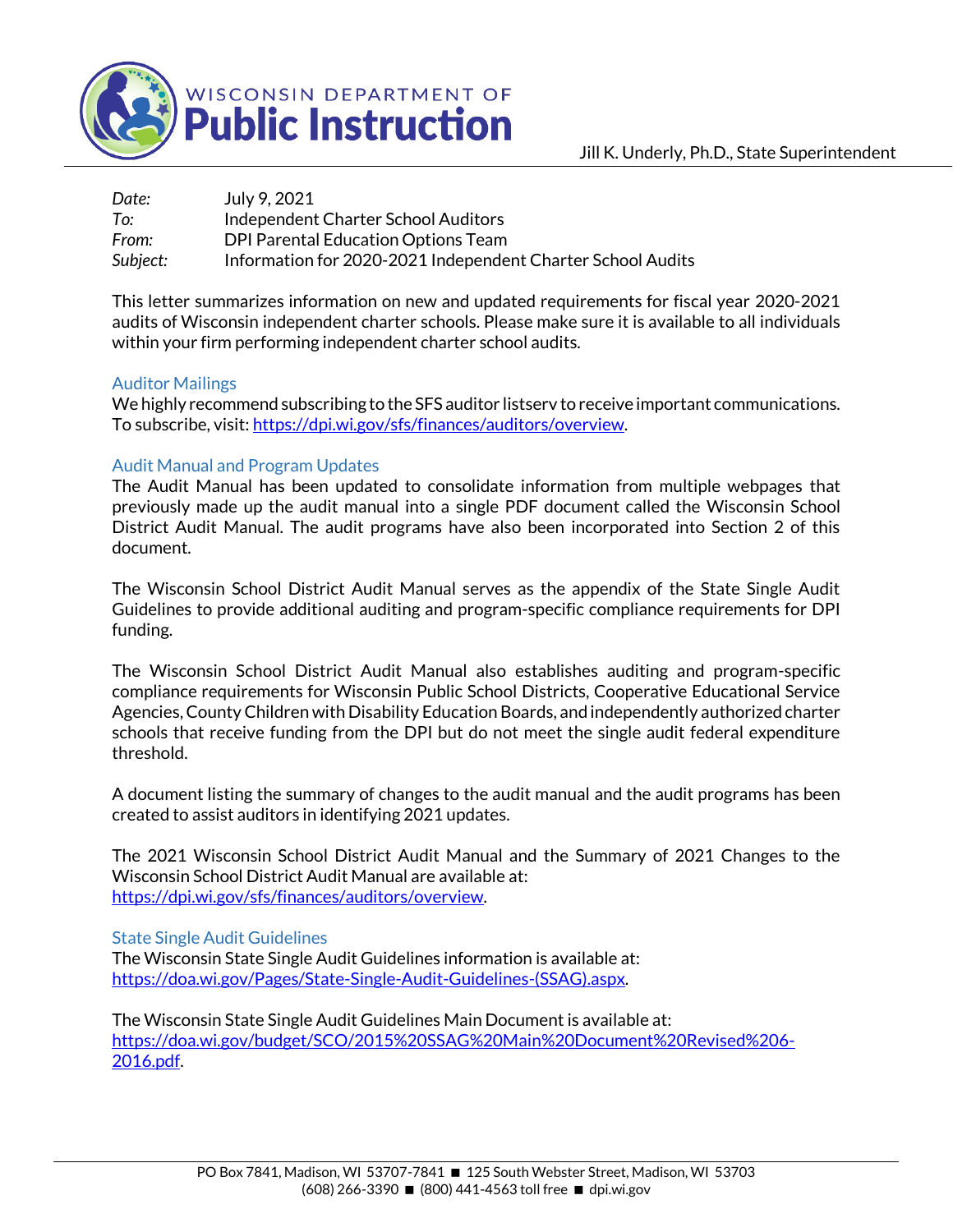# Office of Management and Budget (OMB) Compliance Supplement

The 2021 OMB Compliance Supplement has not yet been released.

The 2020 Compliance Supplement and 2020 Compliance Supplement Addendum remain available at: [https://www.whitehouse.gov/wp-content/uploads/2020/08/2020-Compliance-](https://www.whitehouse.gov/wp-content/uploads/2020/08/2020-Compliance-Supplement_FINAL_08.06.20.pdf)[Supplement\\_FINAL\\_08.06.20.pdf](https://www.whitehouse.gov/wp-content/uploads/2020/08/2020-Compliance-Supplement_FINAL_08.06.20.pdf) and [https://www.whitehouse.gov/wp](https://www.whitehouse.gov/wp-content/uploads/2020/12/2020-Compliance-Supplement-Addendum_Final.pdf)[content/uploads/2020/12/2020-Compliance-Supplement-Addendum\\_Final.pdf](https://www.whitehouse.gov/wp-content/uploads/2020/12/2020-Compliance-Supplement-Addendum_Final.pdf) .

#### Schedule of Expenditures of Federal Awards and State Awards

The AICPA's Governmental Audit Quality Center released [Nonauthoritative Guidance on the](https://www.aicpa.org/content/dam/aicpa/interestareas/governmentalauditquality/resources/singleaudit/downloadabledocuments/aicpa-gaqc-nonauthoritative-covid-19-scenarios.pdf)  [Reporting of Certain COVID-19 Awards on an Accrual Basis SEFA.](https://www.aicpa.org/content/dam/aicpa/interestareas/governmentalauditquality/resources/singleaudit/downloadabledocuments/aicpa-gaqc-nonauthoritative-covid-19-scenarios.pdf) This non-authoritative document provides definitions, assumptions, and various illustrative scenarios related to certain COVID-19 awards to assist auditees and auditors in evaluating the facts and circumstances that lead to a determination of which fiscal year to report costs incurred on an accrual-basis SEFA.

Pass-through identifying numbers are required to be included on the Schedule of Expenditures of Federal and State Awards. A listing by entity of all federal and state awards paid by DPI with corresponding identifying numbers is available at: [https://dpi.wi.gov/sfs/aid/grant-programs/overview.](https://dpi.wi.gov/sfs/aid/grant-programs/overview)

Section 1.7.1 of the 2021 Wisconsin School District Audit Manual includes a requirement that the Schedule of Expenditures of Federal and State Awards include reconciling information on beginning and ending accrued receivables and/or unearned revenue, as well as cash received.

#### WISEgrants Portal

Budgets and claims for most federal grants administered by DPI are submitted in the WISEgrants web portal. Claims automatically populate with the last approved budget. Independent charter schools have the ability to assign auditors user credentials to WISEgrants to review budgets and claims. A WAMS ID is required for WISEgrants access. Once you have a WAMS ID, contact the independent charter school about being assigned as a WISEgrants user.

WISEgrants is located at: [https://dpi.wi.gov/wisegrants/web-portal.](https://dpi.wi.gov/wisegrants/web-portal)

The left side of the page has general and auditor-specific technical assistance.

Individuals with Disabilities Education Act (IDEA) Maintenance of Effort (MOE) The Special Education Team has information for reviewing IDEA's MOE requirement and the MOE monitoring utility in WISEgrants at: [http://dpi.wi.gov/sped/educators/fiscal/maintenance-of-effort.](http://dpi.wi.gov/sped/educators/fiscal/maintenance-of-effort)

For questions related to an LEA's MOE compliance, contact Rachel Zellmer on the DPI Special Education Team a[t rachel.zellmer@dpi.wi.gov.](mailto:rachel.zellmer@dpi.wi.gov)

# Corrective Action Plans

A corrective action plan to address each audit finding is required as part of the reporting package. Plans should include the name(s) of those responsible for the corrective action, what action is planned or a detailed listing of mitigating controls, and the plan's anticipated completion date. Corrective action plans are required in order for us to review and address the findings reported. If